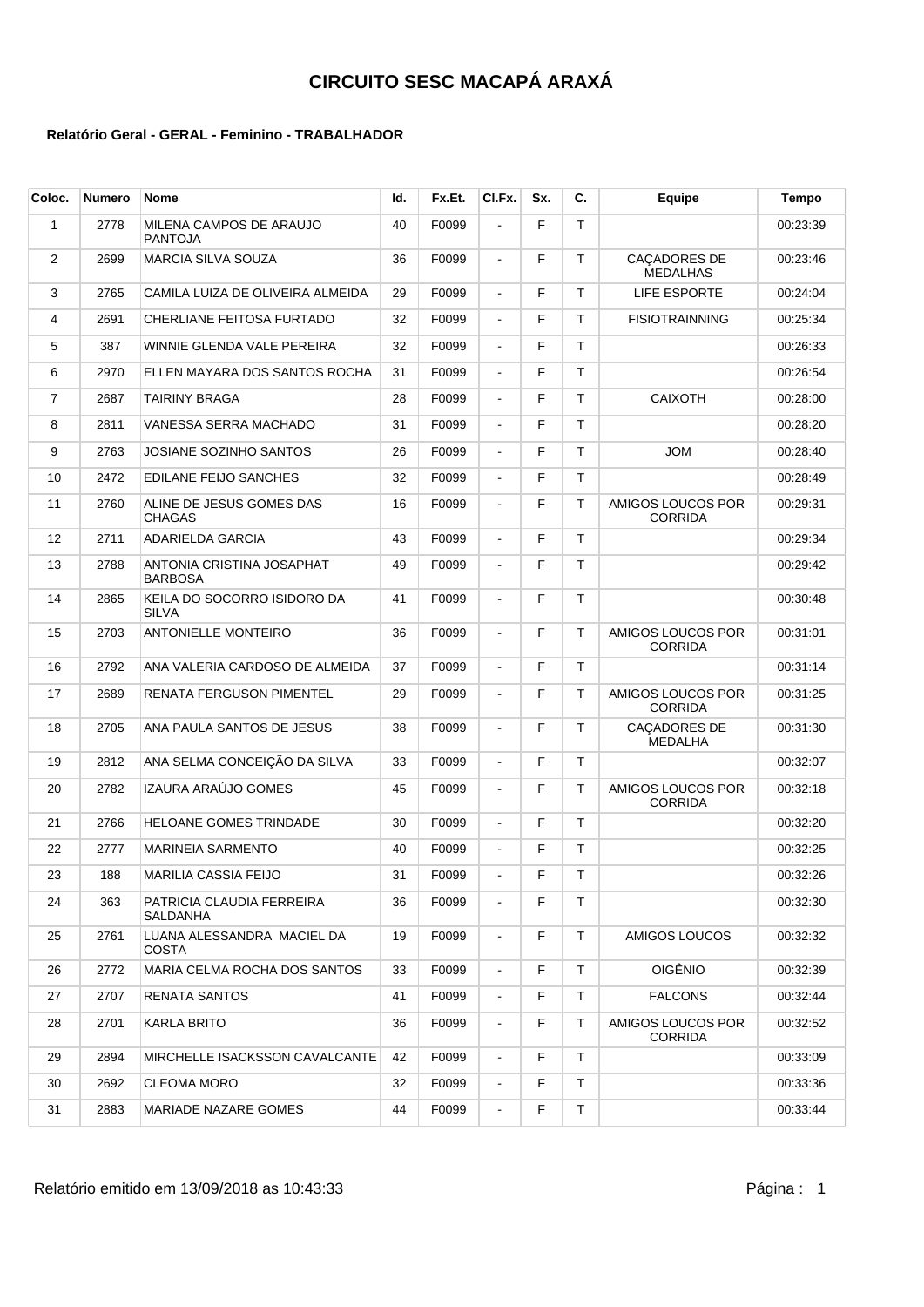| Coloc. | <b>Numero</b> | Nome                                   | ld. | Fx.Et. | CI.Fx.         | Sx. | C.           | Equipe                              | <b>Tempo</b> |
|--------|---------------|----------------------------------------|-----|--------|----------------|-----|--------------|-------------------------------------|--------------|
| 32     | 2682          | KAREN HELENA SAMPAIO                   | 17  | F0099  | ÷,             | F   | T.           |                                     | 00:33:45     |
| 33     | 2680          | ORIETE LADISLAU LEÃO                   | 32  | F0099  | $\blacksquare$ | F   | T.           |                                     | 00:33:46     |
| 34     | 2718          | ALDA HELENA CARDOSO GONÇALVES          | 59  | F0099  | $\blacksquare$ | F   | T.           |                                     | 00:33:46     |
| 35     | 2919          | EDINELMA RODRIGUES FERNANDES           | 36  | F0099  | $\blacksquare$ | F   | T.           | LOUCOS POR CORRIDA                  | 00:34:05     |
| 36     | 424           | MARILENE CARDOSO DOS SANTOS            | 49  | F0099  | $\blacksquare$ | F   | T.           |                                     | 00:34:19     |
| 37     | 2993          | ALANA FERREIRA                         | 36  | F0099  | $\blacksquare$ | F   | T.           |                                     | 00:34:24     |
| 38     | 2681          | ALANIS CHRISTINE NASCIMENTO            | 10  | F0099  | $\blacksquare$ | F   | T.           | AMIGOS LOUCOS POR<br><b>CORRIDA</b> | 00:34:33     |
| 39     | 2815          | MARINEUDA REIS DA SILVA                | 43  | F0099  | $\blacksquare$ | F   | T.           |                                     | 00:34:56     |
| 40     | 2714          | VANJA BARBOZA                          | 48  | F0099  | $\blacksquare$ | F   | T.           | <b>LIFE</b>                         | 00:35:08     |
| 41     | 2695          | MARIA VALDINETE COSTA MACHADO          | 33  | F0099  | $\blacksquare$ | F   | $\mathsf{T}$ | SAL                                 | 00:35:33     |
| 42     | 2690          | DANIELE GOUVEIA                        | 29  | F0099  | $\blacksquare$ | F   | T.           |                                     | 00:35:34     |
| 43     | 2696          | <b>EDILEILA LEAO</b>                   | 34  | F0099  | $\blacksquare$ | F   | T            | LOUCOS POR CORRIDA                  | 00:35:38     |
| 44     | 2813          | REJANE NUNES GOMES                     | 46  | F0099  | $\blacksquare$ | F   | T.           |                                     | 00:35:39     |
| 45     | 2783          | <b>OZANA CHAVES</b>                    | 46  | F0099  | $\blacksquare$ | F   | T.           |                                     | 00:35:45     |
| 46     | 2712          | SILMARA LOBATO NERY                    | 44  | F0099  | $\blacksquare$ | F   | $\mathsf{T}$ |                                     | 00:35:54     |
| 47     | 2796          | JANIELLE DA SILVA DE SOUZA             | 31  | F0099  | $\blacksquare$ | F   | T.           |                                     | 00:36:18     |
| 48     | 2874          | MARIA DAS GRAÇAS COSTA TAVARES         | 52  | F0099  | $\blacksquare$ | F   | T.           |                                     | 00:36:19     |
| 49     | 2927          | <b>MARTA AFONSO</b>                    | 39  | F0099  | $\blacksquare$ | F   | T.           |                                     | 00:36:25     |
| 50     | 367           | LUCELIA VIEIRA OLIVEIRA                | 35  | F0099  | $\blacksquare$ | F   | T.           |                                     | 00:36:31     |
| 51     | 2684          | SILVIA ALINE FERREIRA                  | 24  | F0099  | $\blacksquare$ | F   | T.           | FÊNIX ASSESSORIA                    | 00:36:31     |
| 52     | 2807          | JOSEANE GEMAQUE DA SILVA               | 39  | F0099  | $\blacksquare$ | F   | T.           |                                     | 00:36:37     |
| 53     | 2821          | MONICA VILLAS MOREIRA                  | 51  | F0099  | $\blacksquare$ | F   | T.           |                                     | 00:36:52     |
| 54     | 2924          | PAULA GUEDES DE ANDRADE                | 41  | F0099  | $\blacksquare$ | F   | T.           |                                     | 00:37:00     |
| 55     | 2775          | FABIOLA DE MELO SOUZA                  | 38  | F0099  | $\blacksquare$ | F   | $\mathsf T$  | FIT CLUB                            | 00:37:10     |
| 56     | 2787          | LUCIMAR DOS SANTOS FIGUEIREDO          | 48  | F0099  | $\blacksquare$ | F   | T.           | AMIGOS LOUCOS                       | 00:37:52     |
| 57     | 2785          | SELMA LUCIA COELHO                     | 48  | F0099  | $\blacksquare$ | F   | Τ            |                                     | 00:37:59     |
| 58     | 2794          | ALCIDEIA NUNES DE ALMEIDA              | 63  | F0099  | $\blacksquare$ | F   | T.           |                                     | 00:38:17     |
| 59     | 2694          | MARIA ROSINELI ISHIKAWA                | 33  | F0099  | $\blacksquare$ | F   | T.           |                                     | 00:38:18     |
| 60     | 2210          | NICOLE SOBRINHO FERREIRA               | 0   | F0099  | $\blacksquare$ | F   | Τ            |                                     | 00:38:27     |
| 61     | 2716          | ROSÂNGELA MARIA GAMA                   | 56  | F0099  | $\blacksquare$ | F   | Τ            |                                     | 00:38:28     |
| 62     | 2700          | DANIELE CRISTINA DOS ANJOS<br>FERREIRA | 36  | F0099  | $\blacksquare$ | F   | T.           | <b>J&amp;M ASSESSORIA</b>           | 00:38:33     |
| 63     | 2685          | DEIZY WANNE                            | 25  | F0099  | $\blacksquare$ | F   | T.           | GERAL                               | 00:38:34     |
| 64     | 2816          | DANUBIA FRANKLIN PEIXOTO               | 28  | F0099  | $\blacksquare$ | F   | T.           |                                     | 00:38:40     |
| 65     | 2683          | YASMIM CHRISTINE BARBOSA<br>SARMENTO   | 21  | F0099  | $\blacksquare$ | F   | T            | CAÇADORES DE<br><b>MEDALHAS</b>     | 00:39:01     |
| 66     | 438           | MARGARETE AZEVEDO MARQUES              | 61  | F0099  | $\blacksquare$ | F   | T.           |                                     | 00:39:12     |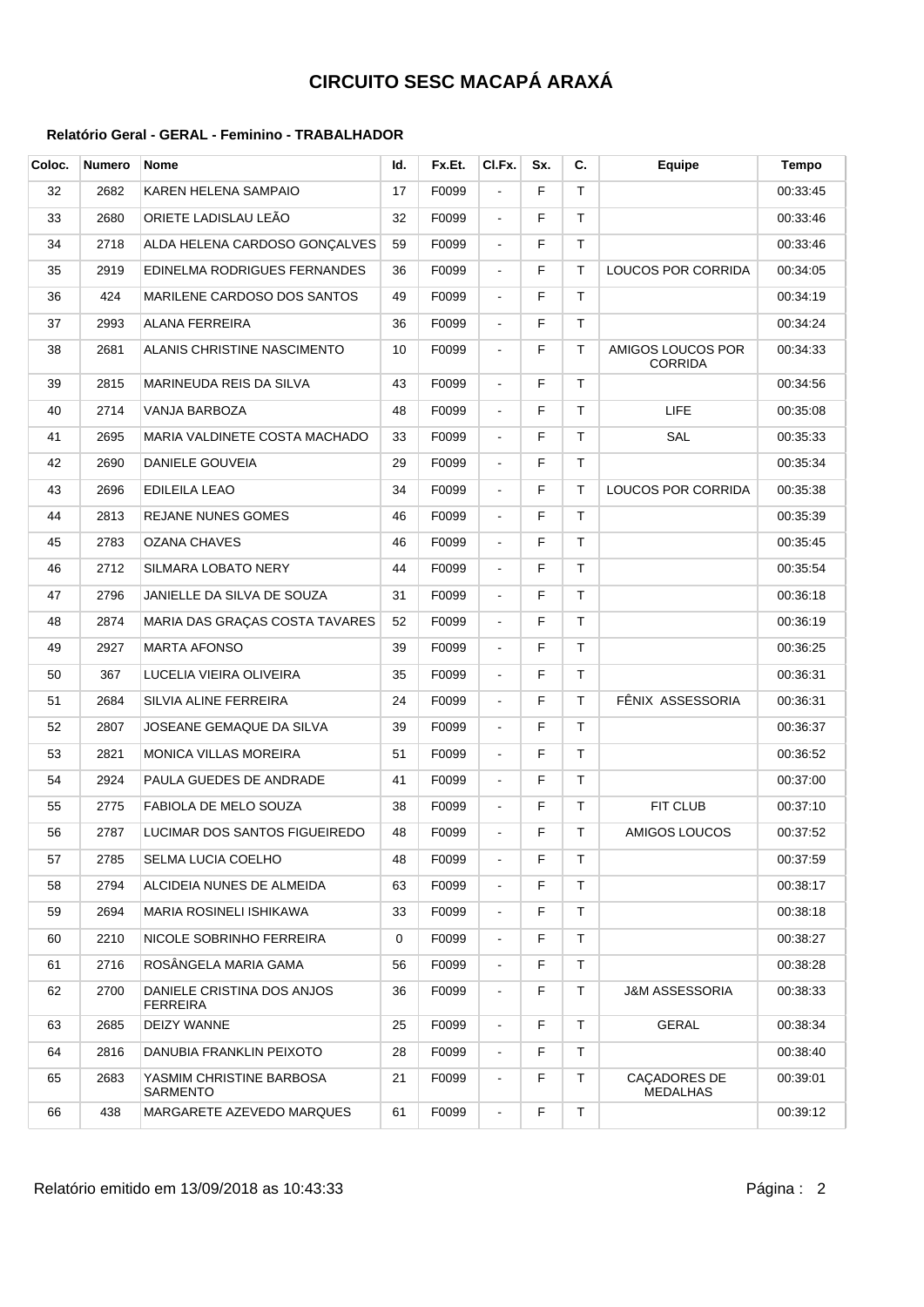| Coloc. | Numero | <b>Nome</b>                                    | ld. | Fx.Et. | CI.Fx.         | Sx. | C. | <b>Equipe</b>            | <b>Tempo</b> |
|--------|--------|------------------------------------------------|-----|--------|----------------|-----|----|--------------------------|--------------|
| 67     | 2850   | <b>NATALIA CARDOSO</b>                         | 30  | F0099  | $\blacksquare$ | F   | T  |                          | 00:39:20     |
| 68     | 2977   | WALDIONE PREIRA RAMOS                          | 42  | F0099  | $\blacksquare$ | F   | T. |                          | 00:39:29     |
| 69     | 487    | ROSANGELA FERNANDES LOBATO                     | 39  | F0099  | $\blacksquare$ | F   | Τ  |                          | 00:39:51     |
| 70     | 2717   | <b>IVANETE COSTA DA SILVA</b>                  | 56  | F0099  | $\blacksquare$ | F   | T. | <b>IVA</b>               | 00:39:57     |
| 71     | 2460   | VALMA PATRICIA ARAUJO                          | 42  | F0099  | $\blacksquare$ | F   | T. |                          | 00:40:21     |
| 72     | 2793   | SORAIA CONCEIÇÃO MACHADO DA<br><b>SILVA</b>    | 50  | F0099  | $\blacksquare$ | F   | T. |                          | 00:40:29     |
| 73     | 2706   | MARIA DEUS E LUZ ALMEIDA                       | 39  | F0099  | $\blacksquare$ | F   | T. |                          | 00:40:30     |
| 74     | 2872   | CHEYLA DOS SANTOS DIAS                         | 28  | F0099  | $\blacksquare$ | F   | T. |                          | 00:40:41     |
| 75     | 2847   | CLAUDIA CRISTINA BONFIM                        | 45  | F0099  |                | F   | T. |                          | 00:40:56     |
| 76     | 2708   | EDILENE LIMA FERREIRA                          | 41  | F0099  | $\blacksquare$ | F   | T. |                          | 00:41:15     |
| 77     | 2846   | PATRICIA CRISTINA BONFIM                       | 35  | F0099  | $\blacksquare$ | F   | T. |                          | 00:41:28     |
| 78     | 2849   | SORAIA MELO                                    | 34  | F0099  | $\blacksquare$ | F   | T  |                          | 00:41:31     |
| 79     | 2823   | DANIELA DE ALMEIDA MATOS                       | 34  | F0099  | $\blacksquare$ | F   | T. |                          | 00:41:36     |
| 80     | 2784   | ELIZANGELA DUARTE RODRIGUES<br>DOS SANTOS      | 47  | F0099  | $\blacksquare$ | F   | T  |                          | 00:41:37     |
| 81     | 2800   | CLEIDILUCIA DE CARVALHO<br><b>FERREIRA</b>     | 30  | F0099  | $\blacksquare$ | F   | T  |                          | 00:41:37     |
| 82     | 2920   | DORALICE NASCIMENTO SERRÃO                     | 45  | F0099  | $\blacksquare$ | F   | T  |                          | 00:41:40     |
| 83     | 2715   | <b>VERALICE DIAS DA CUNHA</b>                  | 54  | F0099  | $\blacksquare$ | F   | T. |                          | 00:41:54     |
| 84     | 2764   | CARLA THAÍS FERNANDES PINHEIRO                 | 28  | F0099  | $\blacksquare$ | F   | T. |                          | 00:42:35     |
| 85     | 2877   | ELISANGELA BARBOSA DA COSTA                    | 37  | F0099  | $\blacksquare$ | F   | T. |                          | 00:43:11     |
| 86     | 2704   | PATRICIA TRINDADE RODRIGUES                    | 37  | F0099  | $\blacksquare$ | F   | T. | <b>MEDIDA SESC</b>       | 00:43:28     |
| 87     | 2697   | ANA PATRICIA SACRAMENTO<br><b>RODRIGUES</b>    | 34  | F0099  | $\blacksquare$ | F   | T. | <b>EQUIPE R3</b>         | 00:43:52     |
| 88     | 2698   | EDINELMA COSTA DOS SANTOS                      | 34  | F0099  | $\frac{1}{2}$  | F   | T. |                          | 00:44:00     |
| 89     | 2829   | <b>MARIA ROSIVANE CARVALHO DE</b><br>OLIVEIRA  | 39  | F0099  | $\blacksquare$ | F   | T. |                          | 00:44:01     |
| 90     | 2709   | IZOLDA DE SOUSA BARBOSA                        | 42  | F0099  | $\blacksquare$ | F   | T  | CAÇADORES DE<br>MEDALHAS | 00:44:10     |
| 91     | 2769   | ELIANE DE SOUZA MEDEIROS                       | 31  | F0099  | $\blacksquare$ | F   | Τ  | QDV                      | 00:44:12     |
| 92     | 2828   | LARISSA KELLY DA GAMA FAVACHO                  | 25  | F0099  | $\blacksquare$ | F   | Τ  |                          | 00:44:46     |
| 93     | 348    | MILENA CAMPOS DE ARAUJO<br><b>FEITOSA</b>      | 40  | F0099  | $\blacksquare$ | F   | Τ  |                          | 00:44:59     |
| 94     | 2780   | JANNY MARIA DE SOUSA BATISTA<br><b>CALIXTO</b> | 44  | F0099  | $\blacksquare$ | F   | T. |                          | 00:44:59     |
| 95     | 397    | MAIARA CRISTINA CASTILHO                       | 0   | F0099  | $\blacksquare$ | F   | T  |                          | 00:45:05     |
| 96     | 2797   | JANAINA MACIEL OLIVEIRA                        | 27  | F0099  | $\blacksquare$ | F   | Τ  |                          | 00:45:11     |
| 97     | 384    | RUANNA FONSECA DA SILVA                        | 23  | F0099  | $\blacksquare$ | F   | Τ  |                          | 00:45:17     |
| 98     | 2824   | VANESSA FERREIRA DE ARAUJO<br>BARBOSA          | 29  | F0099  | $\blacksquare$ | F   | T  |                          | 00:45:21     |
| 99     | 307    | ONDINA PEREIRA BAILEIRO                        | 44  | F0099  | $\blacksquare$ | F   | T. |                          | 00:45:52     |
| 100    | 2693   | RAFAELA CRISTINA DE LIMA MARINHO               | 32  | F0099  | $\blacksquare$ | F   | Τ  | <b>FLASH</b>             | 00:45:54     |